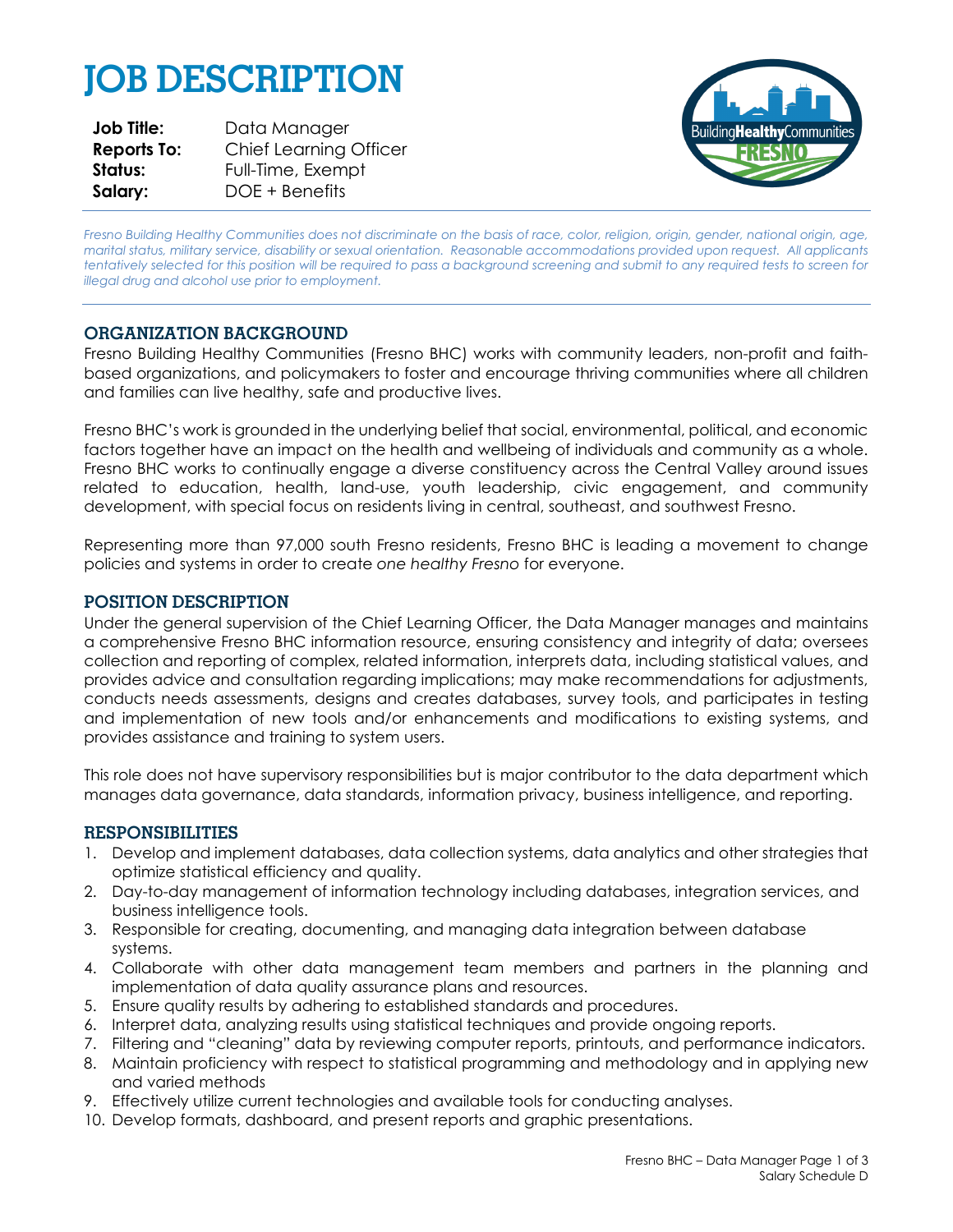- 11. Consult with executive and senior staff to understand requirements and opportunities to support data informed decision making.
- 12. Perform other ad hoc data management activities and reports.
- 13. Provide leadership on all aspects of data management.
- 14. Attend internal and external meetings as approved and assigned.
- 15. Proactively evaluate potential problem areas and initiate action to limit negative outcomes.
- 16. Review procedures and recommend efficiencies to the Chief Learning Officer as appropriate.
- 17. Train and provide technical assistance to staff and project partners on data collection and established processes.
- 18. Other duties as assigned.

#### **REQUIREMENTS**

To perform successfully, the Data Manager must be comfortable working independently, be detail oriented, highly efficient, and able to manage several tasks at once. They must be able to meet the responsibilities of the position, deadlines on a regular basis and meet high-quality standards on all activities and materials.

They must be a graduate from an accredited college or university with a bachelor's degree in a major field of study which provides substantial knowledge useful in administering large relational databases and have at least three years' experience in computer programming / database management with demonstrated ability to work in a fast-paced environment with multiple competing demands and interest in public health, epidemiology, or statistics.

Must possess a valid California Driver's License and verifiable automobile insurance and have the use of a reasonably reliable automobile for use on the job, ability to pass background checks and LiveScan fingerprinting, and must be able to occasionally lift up to 50 pounds.

## **REQUIRED KNOWLEDGE, SKILLS AND ABILITIES**

- 1. Deep interest in and commitment to the vision, mission, and work of Fresno BHC.
- 2. Must be flexible and adaptable; creative thinker and problem solver who is also open to the insight of others, professional demeanor, ability to respond calmly and positively to rapidly changing situations.
- 3. Passionate about quantitative analysis to drive decision making.
- 4. Strong writing and strategic, analytical, and logical thinking skills.
- 5. Excellent organization and attention to detail, proven competence with collection and management of documentation and paperwork.
- 6. Ability to understand and carry out oral and written instructions.
- 7. Strong listening, interpersonal, networking, and customer service skills; ability to communicate effectively, clearly, and concisely both orally and in writing.
- 8. Experience producing reports, profiles, correspondence, graphs, and spreadsheets to track, generate, and present data. Thorough skills in analysis and consultation.
- 9. Strong communication skills; comfortable representing the organization in meetings and larger venues.
- 10. Ability to work independently, solve problems in maintenance of databases and tracking systems, and be flexible.
- 11. Advanced computer skills to include Microsoft Office and knowledge and practice with various electronic data capture systems including Qualtrics, REDCap, MS Excel, and MS Access.
- 12. Must be able to operate modern office equipment including computer hardware, software, copy machines, scanners, multi-line phone systems.
- 13. Demonstrated experience preparing data tables with experience in managing large datasets.
- 14. Must be able to maintain accurate records, compile reports of descriptive statistical data.
- 15. Display a high degree of initiative, maturity, integrity, loyalty, accountability, creativity, and good judgment; with the ability to maintain strict confidentiality.
- 16. Demonstrated ability to develop and maintain effective working relationships with co-workers, partners, and people form diverse backgrounds and communities.
- 17. Willingness and desire to participate in unexpected projects and support team in attainment of organization-wide goals and objectives.